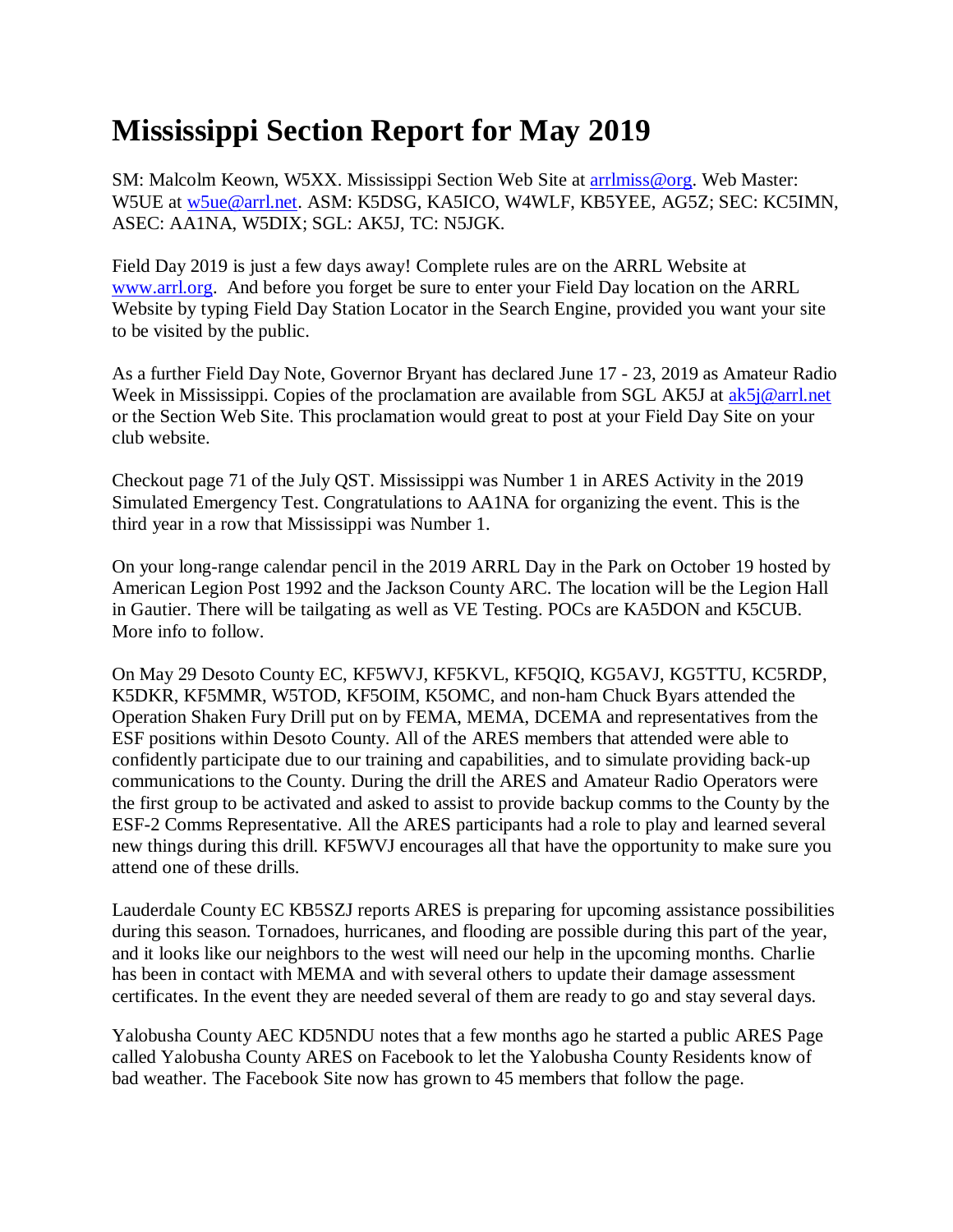K1REZ advises that the Scott County Amateur Radio Club has greatly increased the distance of APRS coverage in central Mississippi, by installing their new APRS Digipeater, KF5WNV in the Shiloh area of Rankin County. Within one week of installation the SCARC digipeater has already communicated directly with APRS enabled radios and other digipeaters as far away as Vicksburg, Meridian, Port Gibson, Picayune, Waynesboro, Lucedale, Gulfport, Biloxi, Kentwood LA, Coffeeville AL, and Citronelle, AL. The resources, engineering, and tower location to establish the SCARC APRS Digipeater were donated by K4FMH, N5SPJ, and the Scott County Amateur Radio Club.

Adams County EC N5KDA reports that N5IAT has been a SK for a couple of years, and the 443.800 repeater that was operated by N5IAT is now in Gary's possession. The receiver is not getting power and his time is limited right now, but he will get it going again. He will get with the repeater coordinator and get the frequencies under his call, and he needs to figure out a way to get his call on the repeater ID. Hopefully, the repeater will be back on the air in a few months.

Forest County EC KF7DLW notes that with the start of hurricane season upon them they are working on some basic training during nets to help others make sure their station is in good operational order. Also, ARES is getting ready for Field Day.

Congratulations to the following on his upgrade in May: KI5DEJ, David – Starkville.

Welcome to the following new Hams in Mississippi in May: KI5EQZ, Denton, - Natchez; KI5ERG, Romey – Myrtle; KI5EWC, John – Carriere; KI5EXZ, Jonathan – Pontotoc; and AG5UR, Timothy – Oxford.

Also, welcome to the following new ARRL Members in May: KF5BJP, Thomas – Lumberton; N5DHS, Joe – French Camp; KI5EHS, Charles – Pearl; KA5HRT, Edgar – Laurel; KF5KVL, Thomas – Nesbit; KX5M, Jeffrey – Waveland; and WA5TFF, Douglas – Laurel.

As of May 31, ARRL Membership in Mississippi was 979. Down 1 from last month.

SEC/DEC Reports for May 2019: KC5IMN (SEC), KC5IIW (EC MS), AF5PO (NE MS), N5ZNT (SW MS), and KB0ZTX (NW MS),

EC Reports for May 2019: KE5BSB (Itawamba), WB5CON (Alcorn), KF7DLW (Forrest), AE5FK (Walthall), AG5GN (Lamar), KA5ICO (Chickasaw), KC5IIW (Scott), KF5IMA (Lafayette), N5KDA (Adams), KC5NDU (AEC)(Yalobusha), AF5NG (Marion), AD5PO (Tishomingo)), AE5SK (AEC)(Copiah, Hinds, Madison, Rankin), AA5SG (Jones/Wayne), KB5SZJ (Lauderdale), KF5WVJ (DeSoto), N5ZNT (Lincoln/Wilkinson), KB5ZEA (Attala), and KB0ZTX (Marshall).

Club Newsletter/Reports (Editor): the Meridian ARC Spark Gap (W5MAV)

HF Net Reports - sessions/QNI/QTC (Net Manager)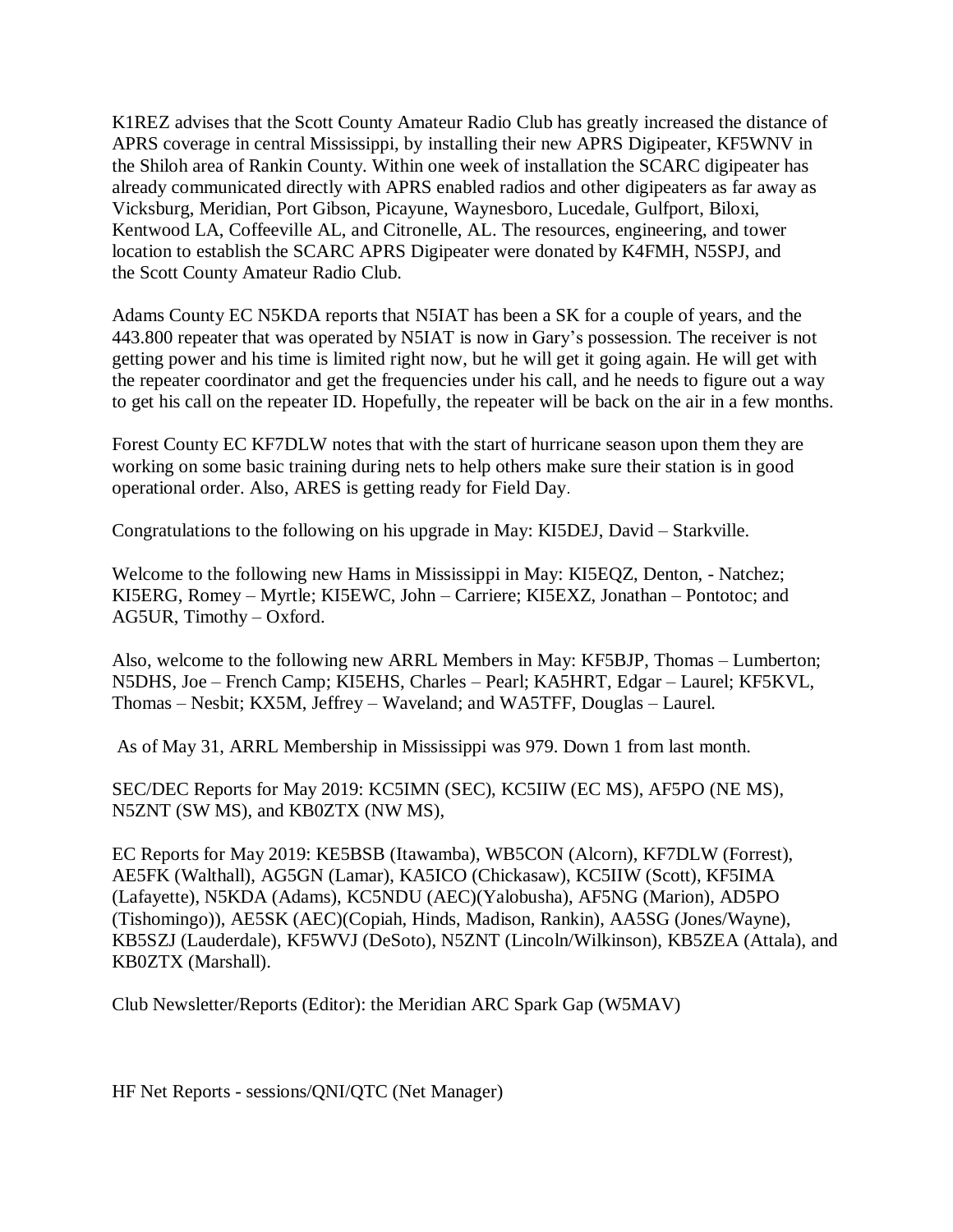Hattiesburg ARC 10M Net 4/40/0 (KD5XG) K5TAL American Legion Net 5/65/0 (KA5DON) Magnolia Section Net 31/1026/7 (KA5ICO) MS Baptist Hams Net 4/21/0 (WF5F) MSPN 31/2119/7 (W5JGW)

VHF Net Reports - sessions/QNI/QTC (Net Manager)

Adams County ARES 5/60/0 (N5KDA)

Alcorn County ARES 4/59/0 (WB5CON)

Capital Area Emergency Net 4/47/0 (K5XU)

DeSoto County Training and Information Net 4/81/0 (KF5WVJ) One Skywarn Operation

Forrest/Perry Counties ARES 2/12/0 (KF7DLW)

Hattiesburg ARC 2M Net 4/60/0 (KD5XG)

Hattiesburg 2M Simplex Net 1/13/0 (KD5XG)

Itawamba County ARES 4/27/0 (KE5BSB)

Jackson ARC Emergency Net 2/25/0 (K5XU)

Jasper County ARES 5/32/0 (KG5WJM)

Jones/Wayne Counties ARES 4/96/0 (AA5SG)

K5TAL American Legion Net 5/34/0 (KA5DON)

Lamar County ARES Net 3/28/0 (AG5GN)

Lowndes County ARC Net 5/50/0 (KF5AZ)

Marion County ARES Net 4/19/0 (AF5NG)

Madison County ARES 5/36/0 (W5DIX)